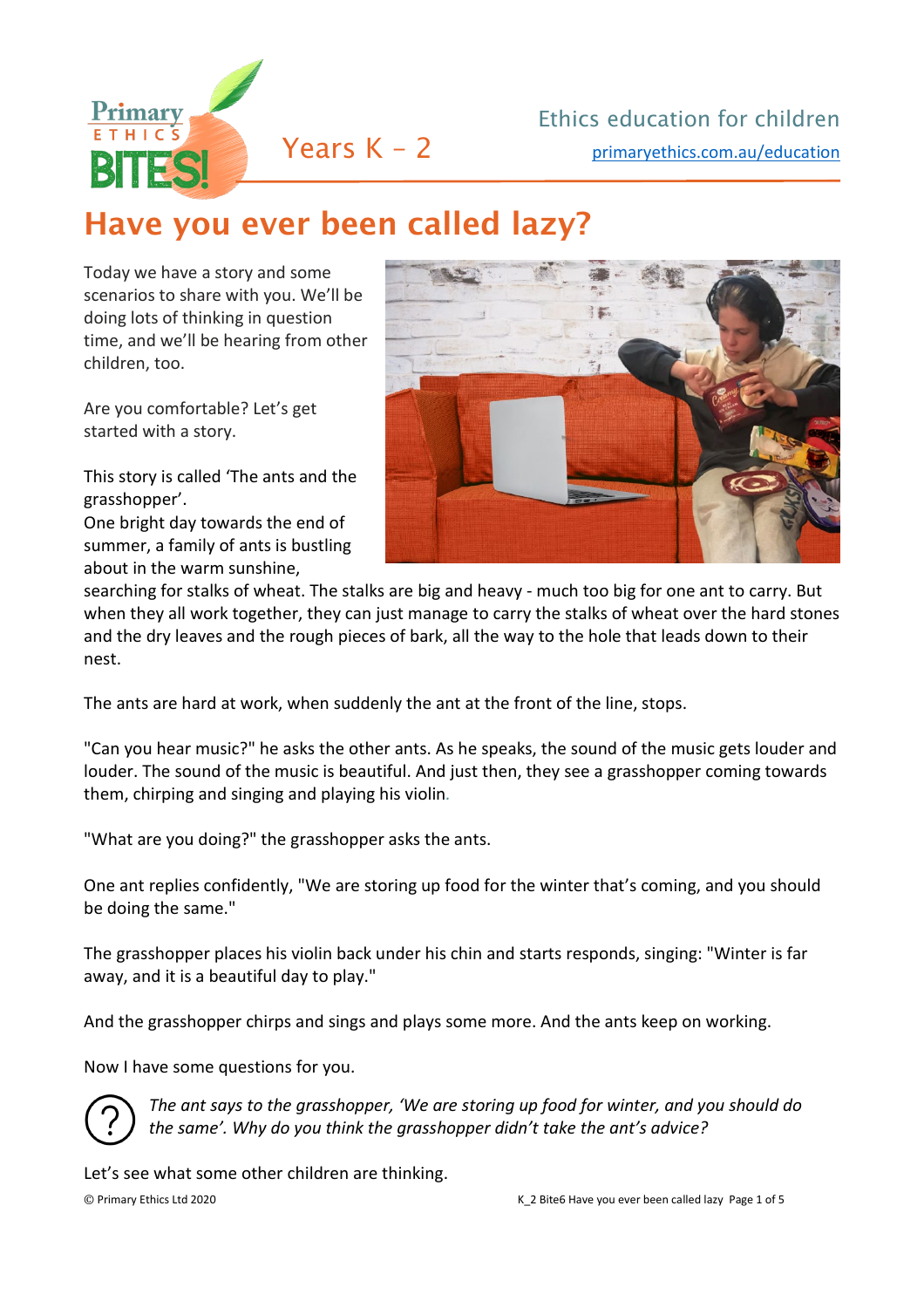



**Olive:** The grasshopper thinks he has plenty of time, because he says that winter is far away.

 **Max:** And he was having fun and he didn't want to stop and do some work.

 **Joe:** He was being lazy.



*'He was being lazy'. What do you think?*

What do others think about that?



**Max:** Yes, I agree. He is being lazy because he should be working, getting ready for winter.

**Olive:** Maybe, or maybe he was right. Maybe grasshoppers can gather food up faster than ants.

 **Ruk:** I don't know if I agree. He wasn't exactly being lazy, because he was still practising his music.



*Did the grasshopper think carefully about what the ant said?*

**Max:** I don't think so. He just kept on singing – like he wasn't really thinking about what the ant said.



*Why do you think that was? Could it be that the grasshopper was too lazy to think carefully about what the ants said? What do others think?*



**Ruk:** Yes, it's not as if he stopped and thought about it and decided it was okay for him to keep playing music right now.

**Joe:** Yeah, he didn't even really stop to think about it.



*So, is that being lazy? What do you think?*



**Max:** Yes, I think you could call that being lazy – too lazy to think about what you should do.



*Do you think the grasshopper was being lazy? What makes you think that?*

Let's listen to some scenarios to help us think more about what we mean by 'being lazy'. This scenario is about Ty. Ty is in high school, in year 10, and for the last week his class has had lots of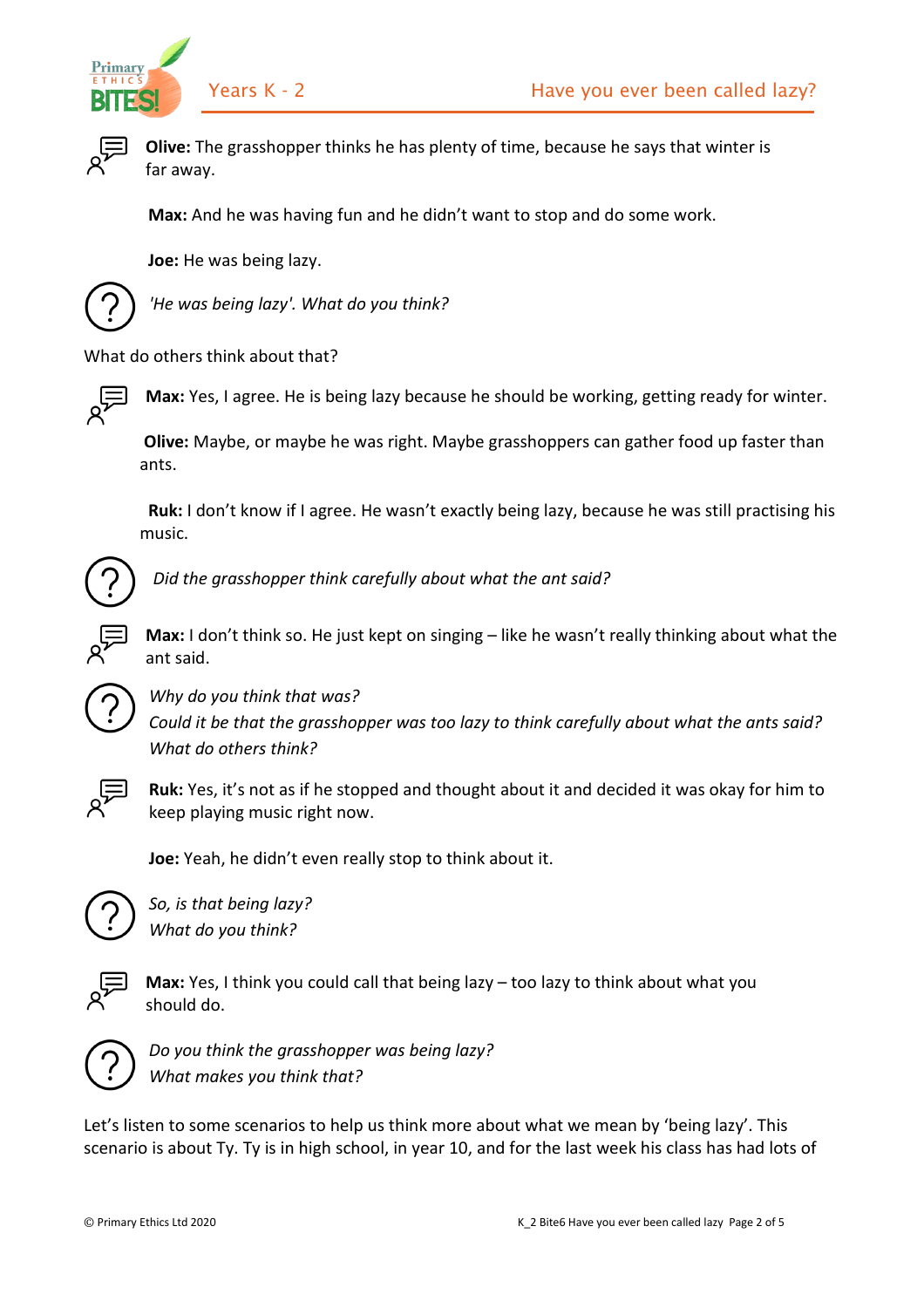

tests. They have tests in all their subjects. Ty really wants to do well, and he has been studying really hard for ages.

Now it's Friday afternoon, and he's just finished the last test. As soon as he gets home, he flops onto the couch. Ty says, 'I don't want to do anything. I'm going to sit here and watch my favourite movie. And I'm going to eat ice-cream and those chocolates I got for my birthday.'



*Do you think it is okay for Ty to spend the afternoon watching a movie and eating icecream and chocolates, now that the tests are over? Why do you think that?*

Let's see what some other children are thinking.



**Olive:** Yes, it might be okay to have a rest after you've been working hard.

**Joe:** He can take a rest now, because he's earned it.

**Max:** But even though he's finished the tests, he still could keep trying to improve.

**Ruk:** I think he could go outside and get some exercise instead of just lying around.



*What do you think? Is Ty being lazy? What if Ty had done this before the tests - if he'd watched movies or TV instead of studying for the tests? Would that have been lazy? What do others think about that?*



**Olive:** Yes, that's being lazy. You should try to do your best, and that means putting in the work.

**Max:** Well, I think it is okay to take some time off occasionally. You can't study all the time.

**Joe:** Yeah, it's not being lazy if you just take a break while you are working hard.

**Ruk:** Well, even if that is being lazy, it's okay to be lazy sometimes.



*Hmm… 'It's okay to be lazy sometimes? What do you think? What do others think?*



**Olive:** No. I don't think that you should ever be lazy. That's just wasting your life.

**Max:** I think it's okay sometimes, if it's not going to hurt you.

**Ruk:** Yes, it's okay because you don't have to try your hardest at everything you do. Sometimes it's okay just to do things for fun. I do swimming for fun.



*What do you think? Is it okay to be lazy sometimes?*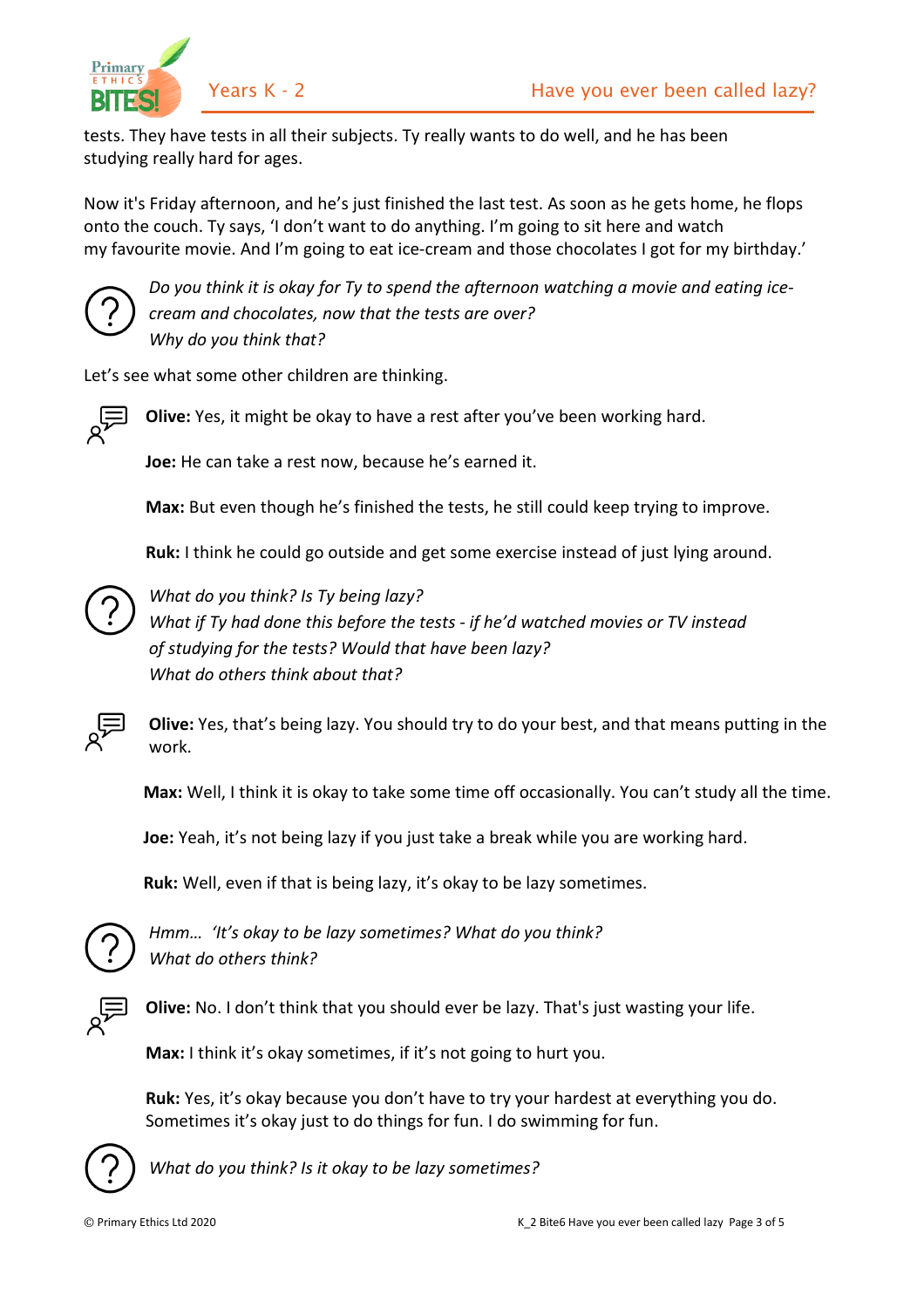

Let's listen to one more scenario – this one is about Elsa.

Elsa is really good at maths. In maths lessons she's always the first to finish the work that the class has been set, and she hardly ever makes a mistake. So, she always gets to do the harder extra questions at the end of the worksheets. She usually does these pretty quickly too.

Today, as usual, Elsa races through the maths problems on the worksheet. But then, instead of turning over to look at the extra questions, she puts down her pencil and stares out the window.

'All those numbers,' she thinks to herself. 'How weird to think they go on forever! How can anything go on forever? What does that even mean - forever? And what are numbers anyway? Are they real - out there in the world, like tables and chairs? Or do we just make them up?' 'These questions are so hard,' she thinks to herself. 'I wonder what the answers might be. Maybe I can ask Mr Bond.'

And then she realizes that Mr Bond is standing next to her. He's smiling.

Mr Bond says, "Can I have your worksheet please, Elsa?" But as he picks it up, he notices that Elsa hasn't done any of the extra questions.

"Elsa", Mr Bond exclaims, "you've been really lazy this lesson!"



## *Is Mr Bond right?*

*Has Elsa been lazy? What do you think?*

Let's see what some other children are thinking.



**Leon:** No, she hasn't been lazy because she's been thinking about maths questions.

**Joe:** I think Elsa would feel pretty bad about being called lazy by Mr Bond.

**Ruk:** Well, she should have done the other questions instead of sitting there.

**Olive:** But they're extra questions and that means she doesn't have to do them, right?

**Max:** Elsa was sort of doing her own extra questions instead, so she's not been lazy.



*In the scenario, we heard what Elsa was thinking about – questions she wanted to know about the maths she was working on. Will thinking about these questions help Elsa? What do you think?*

Let's have a listen to what others think, too.



**Max:** Elsa was still thinking about maths stuff, so I think that helps her.

**Ruk:** It might help I suppose, but she got into trouble off her teacher.